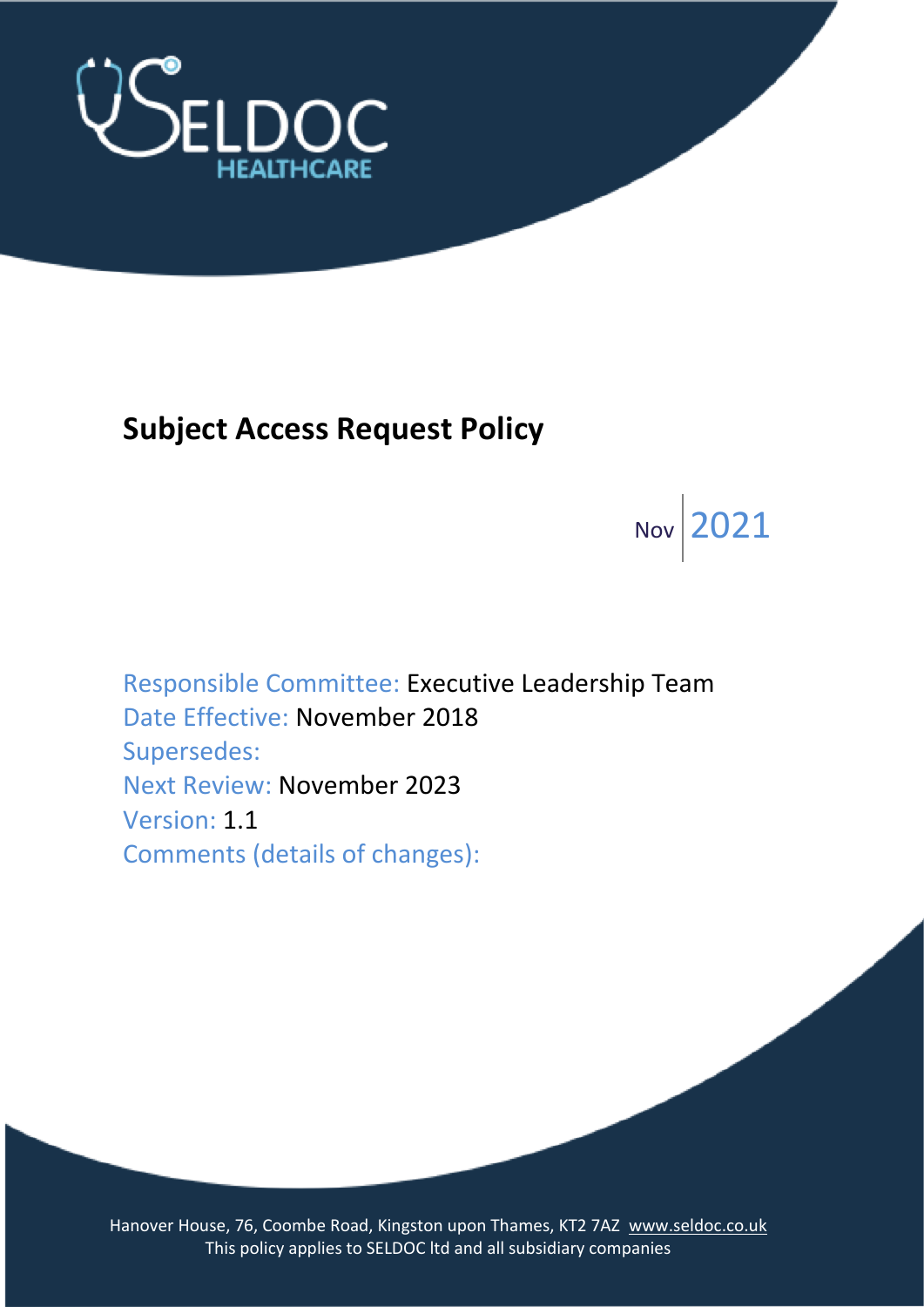# **SUBJECT ACCESS REQUEST POLICY**

This policy covers all of the SELDOC Group of Companies – since known as SELDOC or the Company.

The Company recognises that poor job performance due to incapability can be treated as a disciplinary offence.

# **Aim**

Under the General Data Protection Regulations (GDPR), all individuals have a right to access the personal information that is held about them. To do so, individuals must make a subject access request, and this policy sets out how you should make a request, and our actions upon receiving such a request.

# Definitions

"Personal data" is any information relating to an identifiable person who can be directly or indirectly identified in particular by reference to an identifier, including your name.

"Special categories of personal data" includes information relating to:

- a) Race
- b) Ethnic origin
- c) Politics
- d) Religion
- e) Trade union membership
- f) Genetics
- g) Biometrics (where used for ID purposes)
- h) Health
- i) Sex life or
- j) Sexual orientation

### Making a Request

A Subject Access request should be in writing in order for it to be processed more effectively and efficiently. If an individual wishes to make a Subject Access Request then they should complete the Subject Access Request Form (Appendix 1)

Requests should be made and signed by the individual wishing to make the Subject Access Request and should be accompanied by evidence of their identity. If this is not provided, we may contact you to ask that such evidence be forwarded before we comply with the request.

# *Subject Access Request Policy 2021*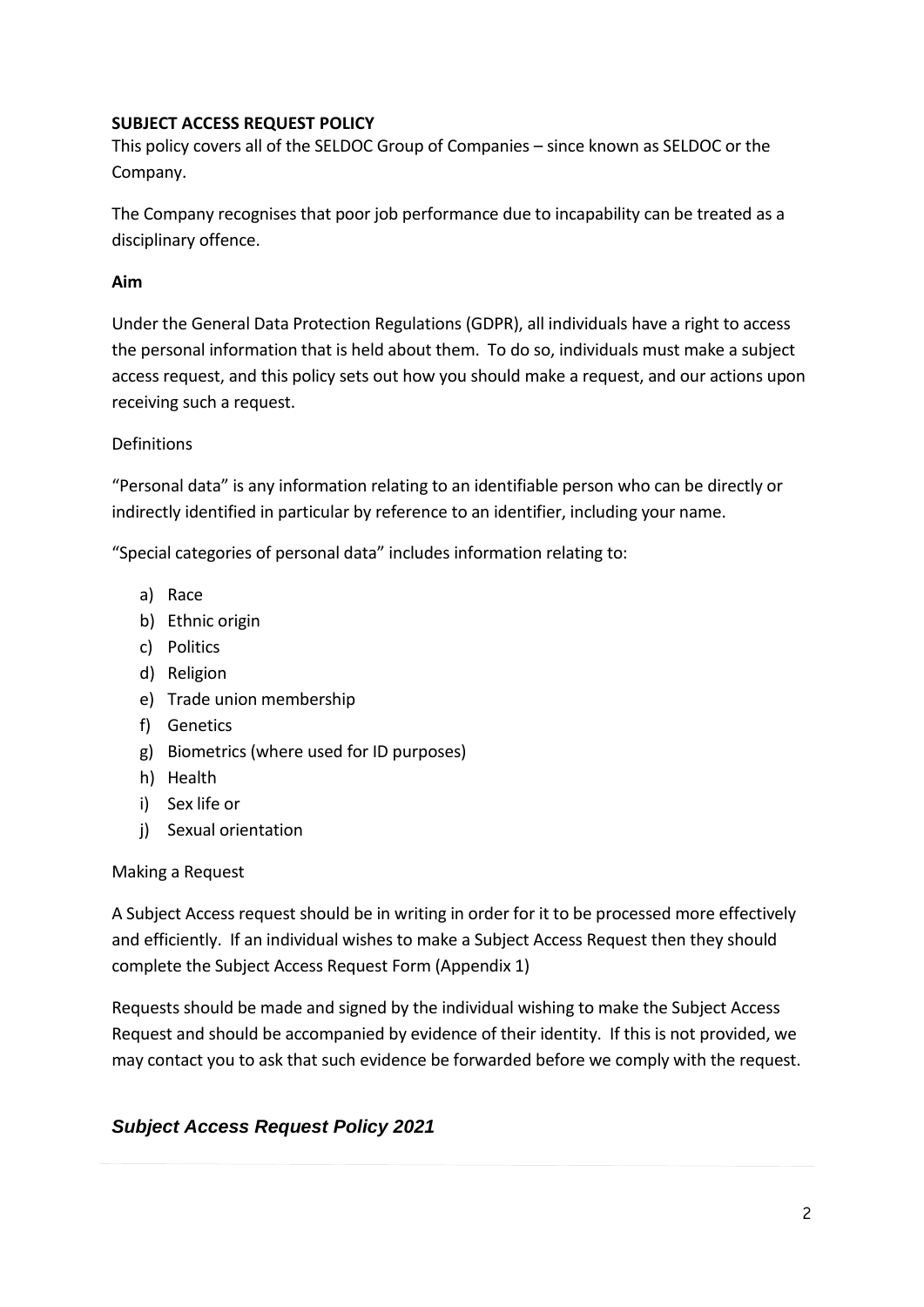Requests made in relation to your data from a third party should be accompanied by evidence that the third party has been authorised to act on your behalf. If this is not provided, we may contact the third party to ask that such evidence be forwarded before we comply with the request.

# **Timescales**

Usually, we will comply with your request without delay and at the latest within one month. Where requests are complex or numerous, we may contact you to inform you that an extension of time is required. The maximum extension period is 2 months.

### **Fee**

There is no fee for complying with your request. However, if the request is manifestly unfounded or excessive, or it is repetitive, we may contact you requesting a fee. This fee must be paid in order for us to comply with the request. The fee will be determined at the relevant time and will be set at a level which is reasonable in the circumstances.

In addition, we may also charge a reasonable fee if you request further copies of the same information.

### **Information you will receive**

When you make a subject access request, you will be informed of:

- Whether or not your data is processed and the reason for the processing of your data;
- The categories of personal data concerning you;
- Where your data has been collected from if it was not collected from you;
- Anyone who your personal data has been disclosed to or will be disclosed to, including anyone outside the EEA and the safeguards utilised to ensure data security;
- How long your data is kept for (or how that period is decided);
- Your rights in relation to data rectification, erasure, restriction of and objection to processing;
- Your right to complain to the Information Commissioner if you are of the opinion that your rights have been infringed;
- The reasoning behind any automated decisions taken about you.

# *Subject Access Request Policy 2021*